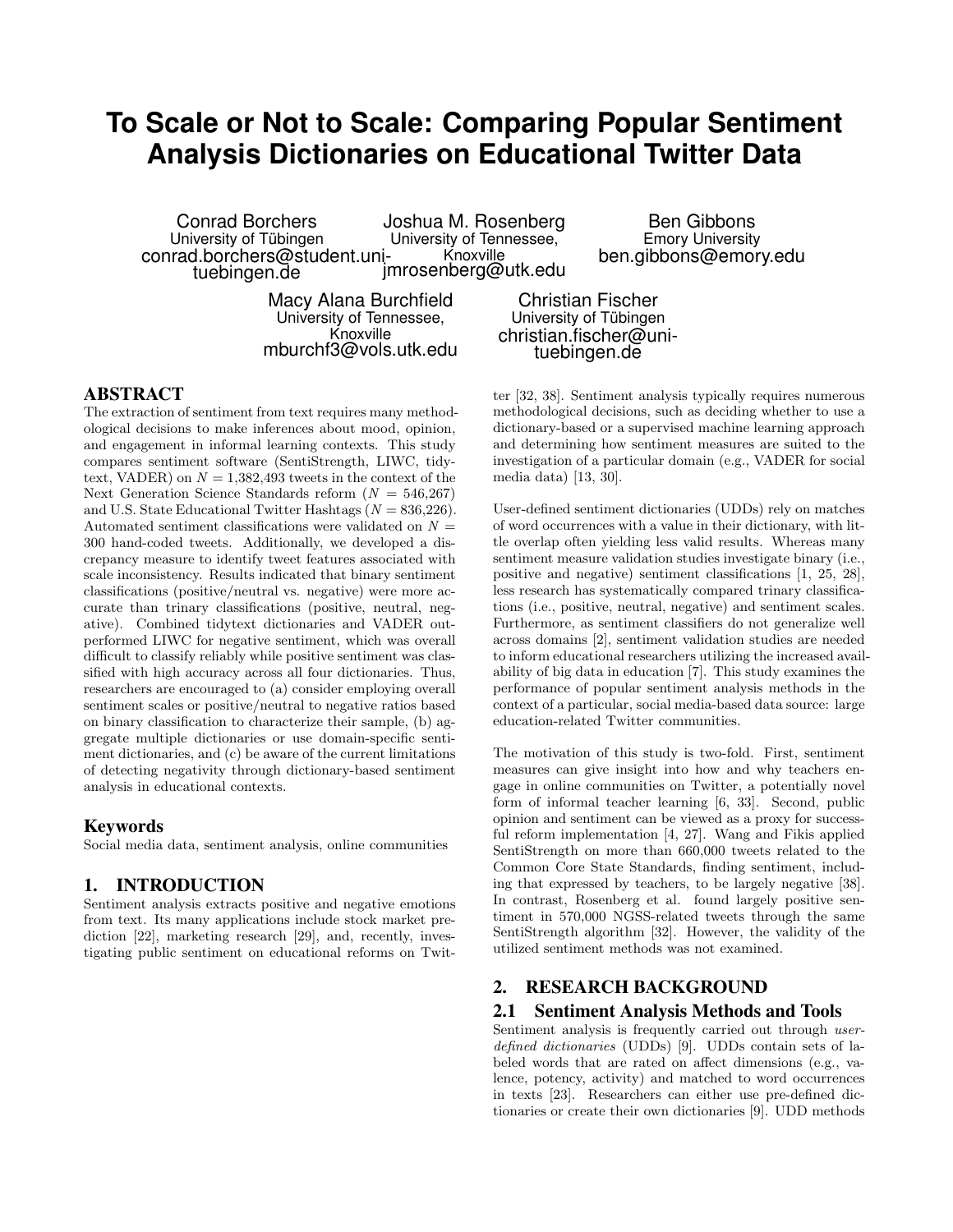examine words individually, potentially neglecting figurative language and ambiguous phrases [36]. This study examines four popular examples of UDD software: (a) SentiStrength, (b) Linguistic Inquiry and Word Count (LIWC), (c) the Rpackage tidytext, and (d) the social-media attuned software VADER.

SentiStrength outputs two truncated five-point scales [37] which is different from many other UDD implementations. It offers feature selection options and measures sentiment weight, which is the intensity or strength of positivity or negativity in a text, as opposed to simply comparing the frequency of sentiments in a text [14].

LIWC is possibly the most popular text analysis software [17]. It uses a well-validated default dictionary [16] and contains around eighty subdictionaries of topics for which it outputs individual scales [26]. LIWC has been used to infer psychological processes and constructs (e.g., emotional expressions) from text [36].

Tidytext [34] does not provide its own default dictionary. At its core, it strives to pre-process input text which is then analyzed through any input dictionary [35]. Tidytext provides functions for converting text into a "one-token-perdocument-per-row" format which may ease text analysis.

VADER (Valence Aware Dictionary for Sentiment Reasoning) features multiple subdictionaries and considers word order and degree modifiers (e.g., "very", "slightly", "somewhat") [5]. It performs well in sentiment analyses of social media content (including from Twitter) while remaining applicable to other contexts [5, 13]. That said, we found the R implementation of VADER to take around 80 times longer to compute compared to the other methods.

#### 2.2 Research Questions

This study examined the validity of SentiStrength, LIWC, tidytext, and VADER in the context of educational Twitter data with the following research questions (RQs):

RQ1: How valid are the employed sentiment measures with respect to human coding of sentiment?

RQ2: How discrepant are sentiment scales and are correlations among scales consistent with these discrepancies?

RQ3: Which features of texts (i.e., the number of words, likes, retweets, and context) account for scale discrepancy?

# 3. METHOD

#### 3.1 Sample

The study utilized tweets related to the Next Generation Science Standards reform and large educational state-wide hashtags (1,382,493 tweets, 156,446 users) posted between July 2008 and October 2020. Search terms included the #NGSSchat hashtag ( $N = 175,094$  tweets,  $N = 67,060$  of which being inside of designated chat-sessions), the terms "ngss" (without  $\#{\text{NGSS}chat}$ ,  $N = 312,167$  tweets) or "next" gen[eration] science standard[s]" ( $N = 59,006$  tweets). In addition, we included tweets from 47 State Educational Twitter Hashtags  $(N = 836,226)$ . Tweets not recognized as of English language by the Twitter API were omitted (5.0%).

#### 3.2 Sentiment Measures

To investigate the validity of different sentiment measures, we used SentiStrength [37], LIWC [26], tidytext [34], and VADER [13] to obtain (a) binary and trinary classifications, (b) unidimensional (positive and negative) sentiment scales, and (c) a bidimensional sentiment scale rating for all tweets. While SentiStrength has binary and trinary classification methods, we subtracted negativity ratings from positivity ratings to obtain overall scores and defined a tweet as neutral if that overall rating was 0 (over 0 as positive, under 0 as negative) for LIWC and tidytext. For tidytext, we used the NRC [24], Loughran-McDonald [20], AFINN [10], and Bing [12] dictionaries, standardizing ratings by the number of words in each tweet and averaging across available ratings. The remaining non-matches were assigned a 0. For VADER, we used its internal compound score as overall scale and classified tweets as neutral if that score was between -0.05 and 0.05 (instead of 0) [13]. Binary classification combined positive and neutral tweets, such that neutral tweets were coded as positive, as done in previous validation studies [8] and since we observed that SentiStrength always classified tweets rated neutral in its trinary method positive in its binary method. Additionally, we defined ambiguity measures for all sentiment dictionaries as the sum of the absolute values of their positivity and negativity ratings.

#### 3.3 Additional Variables

Continuous predictor variables included the number of likes, retweets, and words (excluding links and user mentions) of each tweet. To account for some features of the specific data sets we analyzed, we created a categorical predictor variable indicating whether a tweet was from the NGSS or SETHs data set (and, for the NGSS data set, whether the tweet was posted inside of #NGSSchat, designated chat-sessions of #NGSSchat, or included the term "ngss").

#### 3.4 Data Analysis

#### *3.4.1 Hand-coding and validation*

To provide a validation set of tweets to investigate how UDDs compare to human-evaluated sentiment (RQ1), two raters hand-coded 300 randomly sampled tweets on two 1-5 scales for positivity and negativity, similar to SentiStrength. Our two raters reached a consensus of  $\kappa = 0.728$  for positivity and  $\kappa = 0.689$  for negativity after coding 70 tweets independently, fulfilling common thresholds for satisfactory agreement [21]. After discussing and resolving any disagreements, an additional 230 tweets were coded independently. The binary and trinary sentiment classifications of human coders were assigned analogously to how they were created for the other UDDs. We calculated accuracy, precision, recall, and F-score for each category in each classification method (binary and trinary).

#### *3.4.2 Scale consistency and discrepancy index*

To quantify scale discrepancy for RQ2, we normalized the sentiment scales to  $M = 0$  and  $SD = 1$ , accounting for SentiStrength's truncation of scales at |5| (contrasting LIWC, tidytext and VADER). As a discrepancy index, we calculated the absolute difference between normalized scales for positivity, negativity, and overall scales for all six pairs of sentiment measures. For each tweet and scale type, the total scale discrepancy was summed up and divided by the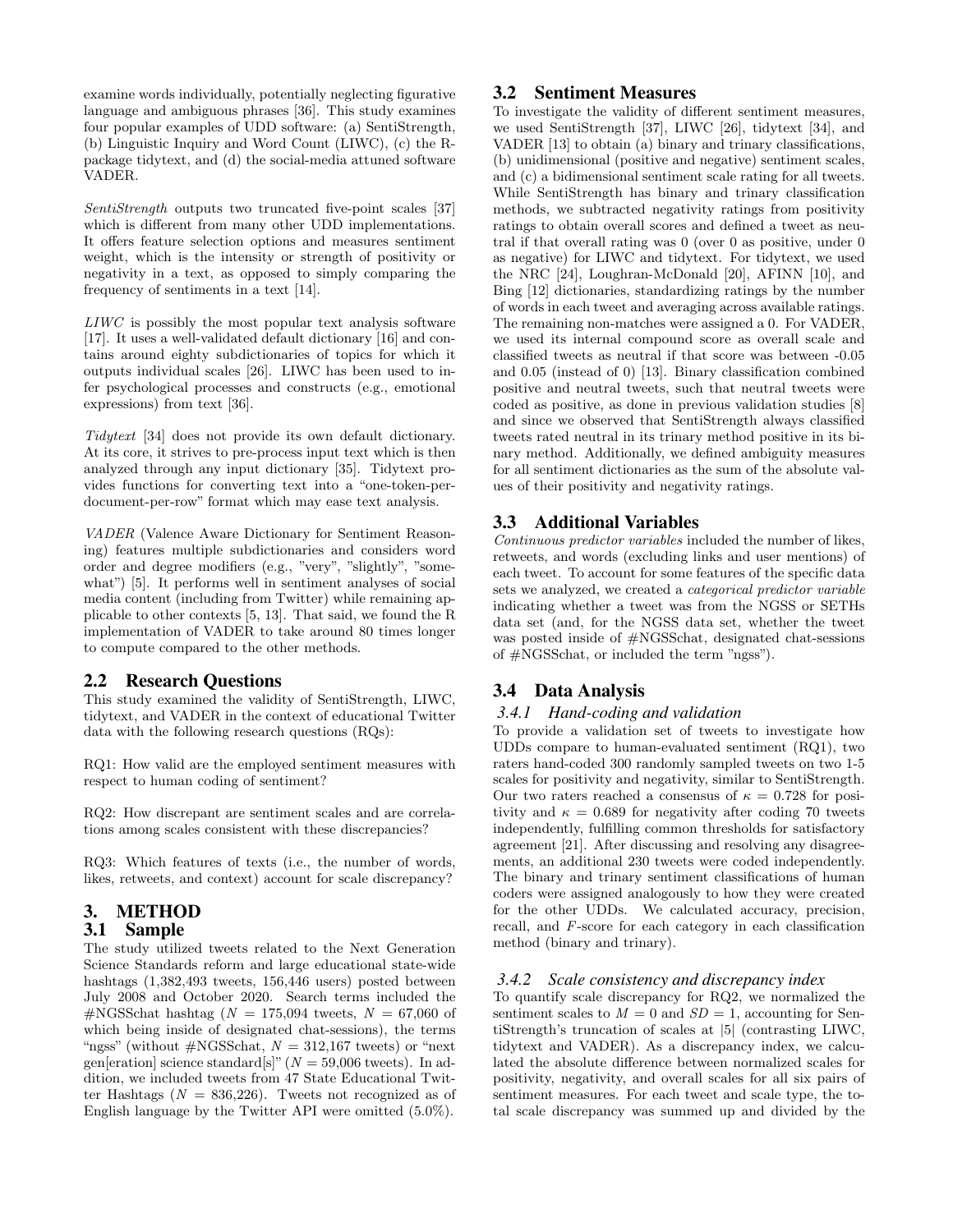number of comparisons. As a robustness check for our discrepancy measure, we calculated pairwise scale correlations between methods.

#### *3.4.3 Predictive modeling of scale discrepancy*

To examine RQ3, we conducted three ordinary least square linear regression models to predict discrepancy in the (a) positivity, (b) negativity, and (c) overall scales through various tweet properties. Model assumptions (normal distribution of residuals, homoscedasticity, linearity assumptions and leverage) were investigated through graphical model tests in R. Robust standard errors (HC3 estimator [19]) were used to address residual heteroscedasticity for discrepancy in the positivity scales. Independent variables included tweet context and the number of words, likes, and retweets of a tweet. We also included binary classifications (0: negative, 1: positive or neutral) to investigate whether scale discrepancies varied with sentiment polarity and ambiguity ratings to estimate whether tweets being high in positivity and negativity were less consistently rated than tweets with less emotional valence. All independent variables had a generalized variance inflation factor (GVIF) of less than 5 [3].

#### 4. RESULTS

# 4.1 Validation of Sentiment Measures (RQ1)

#### *4.1.1 Dictionary coverage*

Coverage characterizes the fit of user-defined dictionaries with the data. Coverage is the relative frequency of texts that had a least one match inside a specific dictionary. We observed a coverage of 58.91% for SentiStrength, 55.7% for LIWC, and 67.7% for VADER. The combined tidytext dictionaries had a coverage of 84.9%. As subdictionaries, coverage was 70.5% for NRC, 62.0% for AFINN, 56.9% for Bing, and 34.9% for the Loughran-McDonald dictionary.

#### *4.1.2 Hand-coded tweets and validation*

Comparing human coders with SentiStrength's scale ratings (LIWC, tidytext and VADER do not output 1-5 scales; we describe these later in this section), we found a moderate two-way random effects ICC for absolute agreement [18] for both the positivity scale,  $ICC2k = 0.690$  [0.57, 0.77] and the combined, overall scale,  $ICC2k = 0.683$  [0.59, 0.75]. The negativity scale exhibited worse agreement,  $\textit{ICC2k} = 0.448$ [0.31, 0.56]. Notably, Cohen's kappa ratings were not satisfactory with  $\kappa = 0.301$  for positivity,  $\kappa = 0.270$  for the overall scale, and  $\kappa = 0.183$  for negativity [21].

Tables 1 and 2 describe the validity of the binary and trinary classifications for SentiStrength, LIWC, tidytext, and VADER. We found trinary classifications to have higher accuracy scores than binary classification (ranging from 85.00% to  $88.33\%$  and  $56.33\%$  to  $67.00\%$ , respectively). Notably, we found classifications of negative tweets to be less accurate than for positive tweets, with F-scores of tidytext and VADER (0.45 and 0.44, respectively) being higher compared to SentiStrength and LIWC (0.38 and 0.29, respectively). To test whether these differences were significant or random, we ran permutation tests with 250,000 simulations [39]. Tidytext and VADER improved compared to LIWC, but not to SentiStrength, (albeit marginally) significantly ( $p = .058$ ) and  $p = .047$ , respectively), although only 11.67% of tweets were rated as negative by human coders.

|            | Table 1: Binary validation results |      |              |      |
|------------|------------------------------------|------|--------------|------|
| SentiStr.  |                                    |      | <b>LIWC</b>  |      |
| Accuracy   | 85.50                              |      | 88.33        |      |
|            | Pos/Neut                           | Neg  | Pos/Neut     | Neg  |
| Precision  | 0.92                               | 0.36 | 0.90         | 0.50 |
| Recall     | 0.91                               | 0.40 | 0.97         | 0.20 |
| $F$ -Score | 0.91                               | 0.38 | 0.94         | 0.29 |
| tidytext   |                                    |      | <b>VADER</b> |      |
| Accuracy   | 87.00                              |      | 88.33        |      |
|            | Pos/Neut                           | Neg  | Pos/Neut     | Neg  |
| Precision  | 0.93                               | 0.44 | 0.93         | 0.50 |
| Recall     | 0.92                               | 0.46 | 0.94         | 0.40 |
| $F$ -Score | 0.93                               | 0.45 | 0.93         | 0.44 |

| <i>Note:</i> Positive Tweets are either positive <i>or</i> neutral in bi- |  |  |  |  |
|---------------------------------------------------------------------------|--|--|--|--|
| nary classification. Support: 265 Pos/Neut, 35 Neg                        |  |  |  |  |

| Table 2: Trinary validation results |  |
|-------------------------------------|--|
|-------------------------------------|--|

| SentiStr.      |       |      |      | LIWC         |      |      |
|----------------|-------|------|------|--------------|------|------|
| Accuracy       | 66.00 |      |      | 67.00        |      |      |
|                | Pos   | Neut | Neg  | Pos          | Neut | Neg  |
| Precision      | 0.66  | 0.75 | 0.36 | 0.65         | 0.71 | 0.50 |
| Recall         | 0.77  | 0.63 | 0.40 | 0.78         | 0.69 | 0.20 |
| F-Score        | 0.71  | 0.69 | 0.38 | 0.71         | 0.70 | 0.29 |
| tidytext       |       |      |      | <b>VADER</b> |      |      |
| Accuracy       | 56.33 |      |      | 65.33        |      |      |
|                | Pos   | Neut | Neg  | Pos          | Neut | Neg  |
| Precision      | 0.50  | 0.88 | 0.44 | 0.59         | 0.79 | 0.50 |
| Recall         | 0.90  | 0.33 | 0.46 | 0.84         | 0.57 | 0.40 |
| <b>F-Score</b> | 0.64  | 0.48 | 0.45 | 0.69         | 0.66 | 0.44 |

Note: Support: 115 Pos, 150 Neut, 35 Neg

# 4.2 Consistency of Sentiment (RQ2)

#### *4.2.1 Positivity scale*

For positivity scales, LIWC and VADER were the most consistent with each other based on scale correlation ( $r = .83$ ) and mean discrepancy (0.41 SDs) followed by tidytext and VADER ( $r = .71, 0.53$  SDs) and LIWC and tidytext ( $r =$ .63, 0.61 SDs). On average, positivity scales yielded pairwise correlations of  $r = .63$  and scale discrepancies of 0.60 SDs (Table 3).

#### *4.2.2 Negativity scale*

For negativity scales, LIWC and VADER were the most consistent with each other based on scale correlation ( $r = .68$ ) and mean discrepancy (0.33 SDs) followed by SentiStrength and LIWC if based on scale correlation ( $r = .61, 1.14$  SDs) and LIWC and tidytext if based on scale discrepancy  $(r =$ .09, 0.59 SDs). On average, negativity scales yielded pairwise correlations of  $r = .35$  and scale discrepancies of 0.83 SDs (Table 3).

#### *4.2.3 Overall scale*

For overall scales, LIWC and VADER appeared to be closest based on scale correlation  $(r = .69)$  and mean discrepancy  $(0.54 SDs)$  followed by LIWC and tidytext  $(r = .65, 0.59)$  $SDs$ ), SentiStrength and VADER ( $r = .64, 0.65$   $SDs$ ), and SentiStrength and LIWC ( $r = .56, 0.64$  SDs), respectively. On average, overall scales yielded pair-wise correlations of r  $= .61$  and scale discrepancies of 0.64  $SDs$  (Table 3).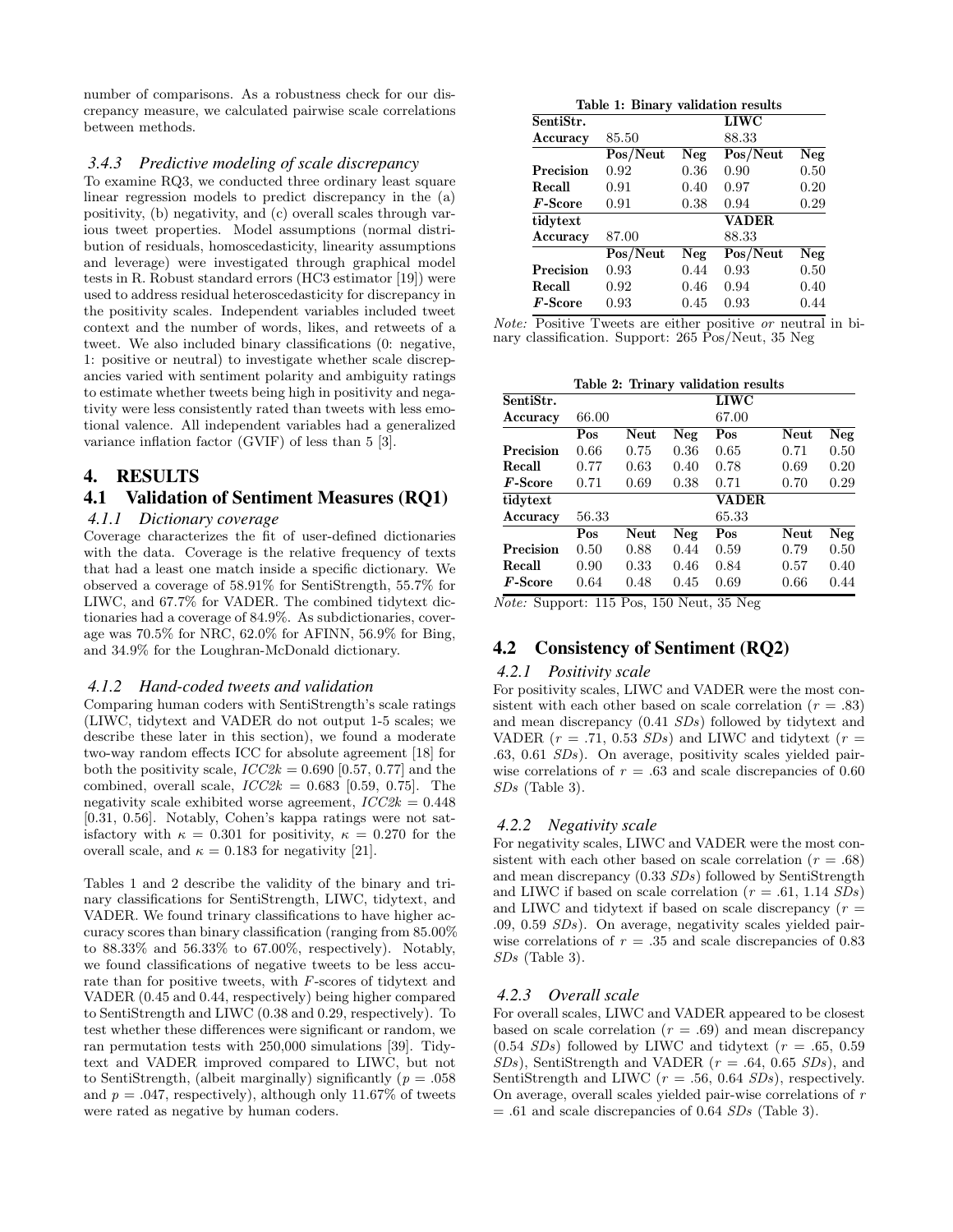Table 3: Pairwise scale correlations (Corr) and discrepancy (Disc) for positivity, negativity, and overall scales of SentiStrength (SS), LIWC (LI), tidytext (TT), and VADER (VA)

|        | Pos  |      | Neg    |      | <b>Scale</b> |      |
|--------|------|------|--------|------|--------------|------|
|        | Corr | Disc | Corr   | Disc | Corr         | Disc |
| SS, LI | 0.54 | 0.64 | 0.61   | 1.14 | 0.56         | 0.64 |
| LI, TT | 0.63 | 0.61 | 0.09   | 0.59 | 0.65         | 0.59 |
| SS, TT | 0.43 | 0.78 | 0.13   | 1.04 | 0.52         | 0.74 |
| SS, VA | 0.59 | 0.66 | 0.58   | 1.19 | 0.64         | 0.65 |
| LI, VA | 0.83 | 0.41 | 0.68   | 0.33 | 0.69         | 0.54 |
| TT, VA | 0.71 | 0.53 | $-.01$ | 0.69 | 0.60         | 0.65 |
| Ø      | 0.63 | 0.60 | 0.35   | 0.83 | 0.61         | 0.64 |

Table 4: Linear models predicting aggregated scale discrepancy measures;  $N = 1,382,493$ 

| Predictor                     | Pos        | Neg        | Scale      |
|-------------------------------|------------|------------|------------|
| (Intercept)                   | $-0.56***$ | $1.52***$  | $-0.23***$ |
| Number of Words               | $-0.00***$ | $0.01***$  | $0.01***$  |
| Number of Likes               | 0.00       | 0.00       | 0.00       |
| Number of Retweets            | $0.00***$  | $0.00***$  | $0.00***$  |
| Context $[\text{\#NGSS}$ chat | $0.02***$  | $-0.01***$ | $0.03***$  |
| Context [SETHs]               | $-0.01***$ | $0.05***$  | $-0.02***$ |
| Context [Chat Hour]           | 0.00       | $-0.03***$ | 0.00       |
| Ambiguity [SentiStr.]         | $0.07***$  | $0.21***$  | $0.07***$  |
| Ambiguity [LIWC]              | $0.11***$  | $0.14***$  | $0.11***$  |
| Ambiguity [tidytext]          | $0.08***$  | $0.19***$  | $0.10***$  |
| Ambiguity [VADER]             | $0.04***$  | $0.06***$  | $0.04***$  |
| SentiStr. Binary [1]          | $0.16***$  | $-0.64***$ | 0.00       |
| LIWC Binary $ 1 $             | $0.29***$  | $-0.28***$ | $0.30***$  |
| tidytext Binary [1]           | $0.30***$  | $-0.47***$ | $0.11***$  |
| VADER Binary [1]              | $0.14***$  | $-0.48***$ | $-0.03***$ |
| $R^2$                         | 0.22       | 0.75       | 0.24       |

Note: \*\*\*  $p < 0.001$  \*\*  $p < 0.01$  \*  $p < 0.05$ .

4.3 Understanding Scale Discrepancies (RQ3)

Linear models for evaluating scale discrepancies included four notable associations between tweet properties and scale discrepancies (Table 4). First, all four ambiguity measures were positively associated with scale discrepancy measures across all three models, most notably SentiStrength's ambiguity measure with negativity scale discrepancy,  $\beta = 0.21$ ,  $t(1382478) = 229.30, p < .001$ . Second, for binary classifications (i.e., positive/neutral vs. negative), negative tweets tended to have higher negativity discrepancy and vice versa. For example, discrepancy in negativity scales was negatively associated with tweets classified as positive/neutral by SentiStrength,  $\beta = -0.64$ ,  $t(1382478) = -281.13$ ,  $p < .001$ . Meanwhile, tidytext classifying tweets as positive was associated with increased positivity discrepancy,  $\beta = 0.30, t(1382478)$  $= 129.71, p < .001$ . Third, text- and tweet-specific variables (e.g., number of words, likes, and retweets) did not seem to be associated with scale discrepancy, while tweet context had a small effect size. For instance, tweets from State Educational Twitter Hashtags were positively associated with negativity scale discrepancy,  $\beta = 0.05$ ,  $t(1382478) = 52.86$ ,  $p < .001$ . Fourth, the explained variance in scale discrepancy was highest for negativity scales at 75.3%, followed by overall scales (23.5%) and positivity scales (22.4%).

# 5. DISCUSSION

# 5.1 Key Findings

This study evaluates sentiment analysis methods on educational Twitter data. Our three main findings are as follows:

First, negative sentiment is difficult to reliably detect with dictionary approaches. This could be due to nuanced linguistic markers (e.g., sarcasm) that require advanced algorithms to be detected [31]. While this finding aligns with previous work [30], it contrasts initial validations of SentiStrength [37] on a set of around 1,000 MySpace comments [37]. Nonetheless, this highlights the importance of validating commonly used sentiment analysis tools across multiple contexts. Thus, we encourage researchers to carefully examine how negativity may be expressed in their study context.

Second, in the context of educational Twitter data, binary sentiment classifications that combine positive and neutral sentiment are substantially more robust than trinary classifications. Thus, researchers may consider computing the ratio of negative to positive/neutral tweets, similar to a recent Twitter study on the Common Core State Standards [38]. For a continuous variable, our findings suggest using an overall scale, as discrepancy in negativity was substantially associated with ambiguity and binary classifications.

Third, in the context of educational Twitter data, tidytext and VADER produce more accurate classifications of negative sentiment than LIWC. Notably, tidytext also has the highest dictionary coverage. Thus, educational researchers are encouraged to aggregate multiple dictionaries or to create domain-specific sentiment dictionaries for more reliable measures of negative sentiment, for instance, similar to a previous study investigating political expression [11].

#### 5.2 Limitations

This study has two notable limitations. First, the sample size of the training data is relatively small  $(N = 300)$ . That said, it is comparable to sample sizes of previous sentiment measure validation studies [28]. Similarly, the lack of negative tweets in our training data (11.67%) may limit inferences about that particular type of sentiment. The number of negative tweets is considerably smaller compared to previous validation studies utilizing text data from sources such as MySpace, Twitter, BBC forums, and YouTube that include up to 86.84% negative sentiment [8]. Therefore, future validation studies should deliberately sample more negative tweets [13] or sample from contexts with higher expected negativity, such as Common Core State Standards hashtags [38]. Second, this study focuses on dictionary-based sentiment analysis, while future studies might also consider feature extraction and word co-occurrence methods [15].

#### 5.3 Implications

This study highlights the importance of coverage, validity, and scale discrepancy in sentiment analysis, specifically for negative sentiment. For educational Twitter data, this study recommends using binary classifications or overall scales, preferably derived from tidytext or VADER, and encourages replication studies<sup>1</sup> across more educational contexts.

<sup>1</sup>Code: https://github.com/jrosen48/comparing-sentiment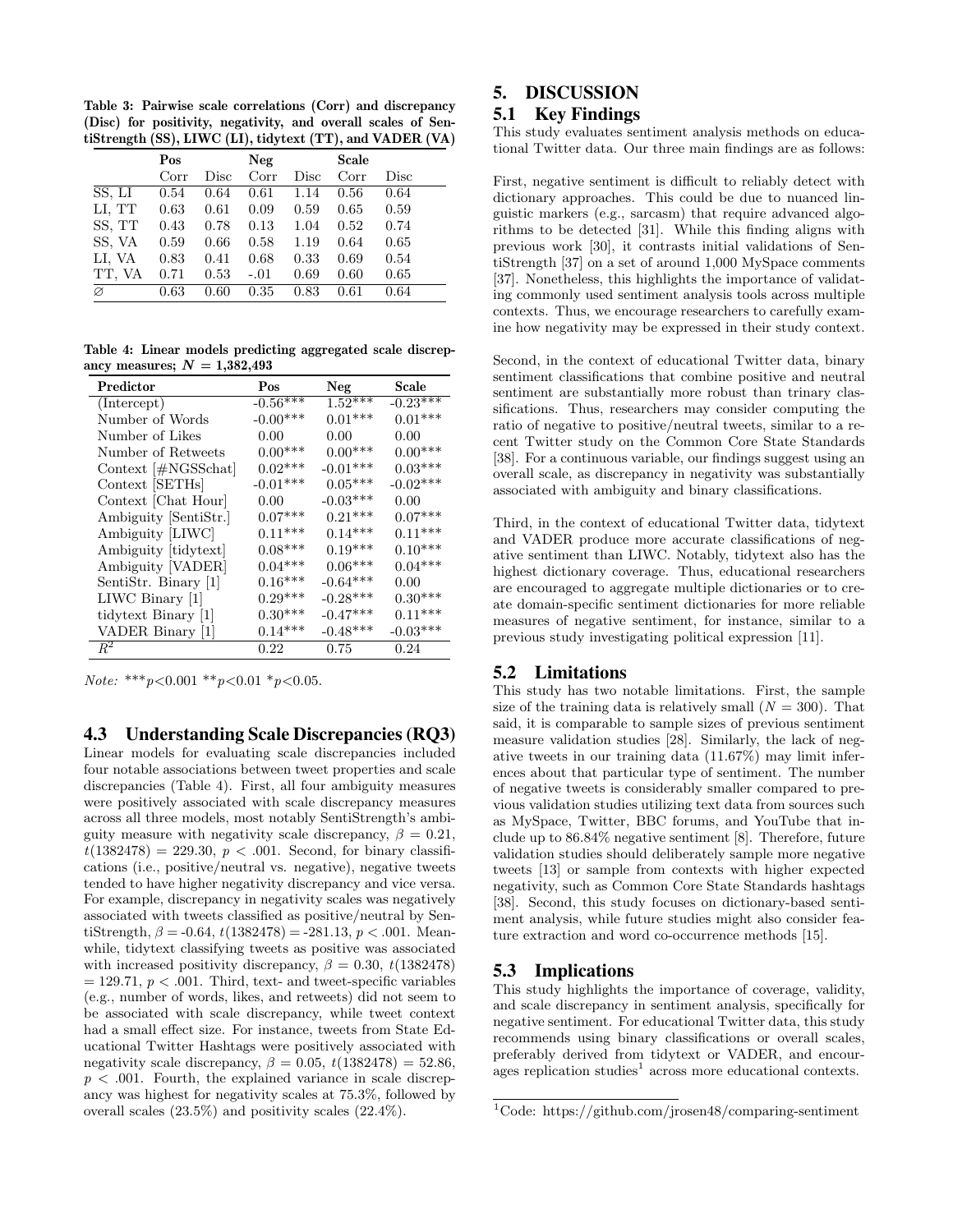#### 6. REFERENCES

- [1] A. Agarwal, B. Xie, I. Vovsha, O. Rambow, and R. Passonneau. Sentiment analysis of Twitter data. In Proceedings of the workshop on language in social media (LSM 2011), pages 30–38, 2011.
- [2] A. Aue and M. Gamon. Customizing sentiment classifiers to new domains: A case study. In Proceedings of recent advances in natural language processing (RANLP), volume 1, pages 2–1. Citeseer, 2005.
- [3] T. A. Craney and J. G. Surles. Model-dependent variance inflation factor cutoff values. Quality Engineering, 14(3):391–403, 2002.
- [4] A. Edgerton. Learning from standards deviations: Three dimensions for building education policies that last. American Educational Research Journal, 57(4):1525–1566, 2020.
- [5] S. Elbagir and J. Yang. Twitter sentiment analysis using natural language toolkit and vader sentiment. In Proceedings of the International MultiConference of Engineers and Computer Scientists, volume 122, page 16, 2019.
- [6] C. Fischer, B. Fishman, and S. Y. Schoenebeck. New contexts for professional learning: Analyzing high school science teachers' engagement on Twitter. AERA Open, 5(4), 2019.
- [7] C. Fischer, Z. Pardos, R. Baker, J. Williams, P. Smyth, R. Yu, S. Slater, R. Baker, and M. Warschauer. Mining big data in education: Affordances and challenges. Review of Research in Education, 44(1):130–160, 2020.
- [8] P. Gonçalves, M. Araújo, F. Benevenuto, and M. Cha. Comparing and combining sentiment analysis methods. In Proceedings of the first ACM conference on Online social networks, pages 27–38, 2013.
- [9] J. Grimmer and B. Stewart. Text as data: The promise and pitfalls of automatic content analysis methods for political texts. Political analysis, 21(3):267–297, 2013.
- [10] L. Hansen, A. Arvidsson, F. Nielsen, E. Colleoni, and M. Etter. Good friends, bad news-affect and virality in twitter. In Future information technology, pages 34–43. Springer, 2011.
- [11] M. Haselmayer and M. Jenny. Sentiment analysis of political communication: combining a dictionary approach with crowdcoding. Quality  $\mathcal{C}$  quantity, 51(6):2623–2646, 2017.
- [12] M. Hu and B. Liu. Mining and summarizing customer reviews. In Proceedings of the tenth ACM SIGKDD international conference on Knowledge discovery and data mining, pages 168–177, 2004.
- [13] C. Hutto and E. Gilbert. Vader: A parsimonious rule-based model for sentiment analysis of social media text. In Proceedings of the International AAAI Conference on Web and Social Media, volume 8, 2014.
- [14] M. Ibrahim. Extracting weight in Twitter SentiStrength dataset to determine sentiment polarity. Journal of Information Systems Research and Innovation, 10(3):245–265, 2016.
- [15] R. Iliev, M. Dehghani, and E. Sagi. Automated text analysis in psychology: Methods, applications, and future developments. Language and Cognition,

7(2):265–290, 2015.

- [16] J. Kahn, R. Tobin, A. Massey, and J. Anderson. Measuring emotional expression with the linguistic inquiry and word count. The American journal of psychology, pages 263–286, 2007.
- [17] M. Kern, G. Park, J. Eichstaedt, A. Schwartz, M. Sap, L. Smith, and L. Ungar. Gaining insights from social media language: Methodologies and challenges. Psychological methods, 21(4):507, 2016.
- [18] T. K. Koo and M. Y. Li. A guideline of selecting and reporting intraclass correlation coefficients for reliability research. Journal of chiropractic medicine, 15(2):155–163, 2016.
- [19] J. S. Long and L. H. Ervin. Using heteroscedasticity consistent standard errors in the linear regression model. The American Statistician, 54(3):217–224, 2000.
- [20] T. Loughran and B. McDonald. When is a liability not a liability? Textual analysis, dictionaries, and 10-ks. The Journal of Finance, 66(1):35–65, 2011.
- [21] M. McHugh. Interrater reliability: the kappa statistic. Biochemia medica: Biochemia medica, 22(3):276–282, 2012.
- [22] A. Mittal and A. Goel. Stock prediction using Twitter sentiment analysis. Standford University, CS229, 15, 2012.
- [23] S. Mohammad. Sentiment analysis: Detecting valence, emotions, and other affectual states from text. In Emotion Measurement, pages 201–237. Woodhead Publishing, 2016.
- [24] S. Mohammad and P. Turney. NRC emotion lexicon. Technical report, National Research Council, Canada, 2013.
- [25] I. Mozetič, L. Torgo, V. Cerqueira, and J. Smailović. How to evaluate sentiment classifiers for Twitter time-ordered data? PloS one, 13(3):e0194317, 2018.
- [26] J. Pennebaker, M. Francis, and R. Booth. Linguistic inquiry and word count: LIWC 2001. Mahway: Lawrence Erlbaum Associates, 71, 2001.
- [27] M. Polikoff, T. Hardaway, J. Marsh, and D. Plank. Who is opposed to Common Core and why? Educational Researcher, 45(4):263–266, 2016.
- [28] R. Prabowo and M. Thelwall. Sentiment analysis: A combined approach. Journal of Informetrics, 3(2):143–157, 2009.
- [29] M. Rambocas, J. Gama, et al. Marketing research: The role of sentiment analysis. Technical report, Universidade do Porto, Faculdade de Economia do Porto, 2013.
- [30] F. Ribeiro, M. Araújo, P. Gonçalves, M. A. Gonçalves, and F. Benevenuto. Sentibench - a benchmark comparison of state-of-the-practice sentiment analysis methods. EPJ Data Science, 5(1):1–29, 2016.
- [31] E. Riloff, A. Qadir, P. Surve, L. De Silva, N. Gilbert, and R. Huang. Sarcasm as contrast between a positive sentiment and negative situation. In Proceedings of the 2013 conference on empirical methods in natural language processing, pages 704–714, 2013.
- [32] J. Rosenberg, C. Borchers, E. Dyer, D. Anderson, and C. Fischer. Advancing new methods for understanding public sentiment about educational reforms: The case